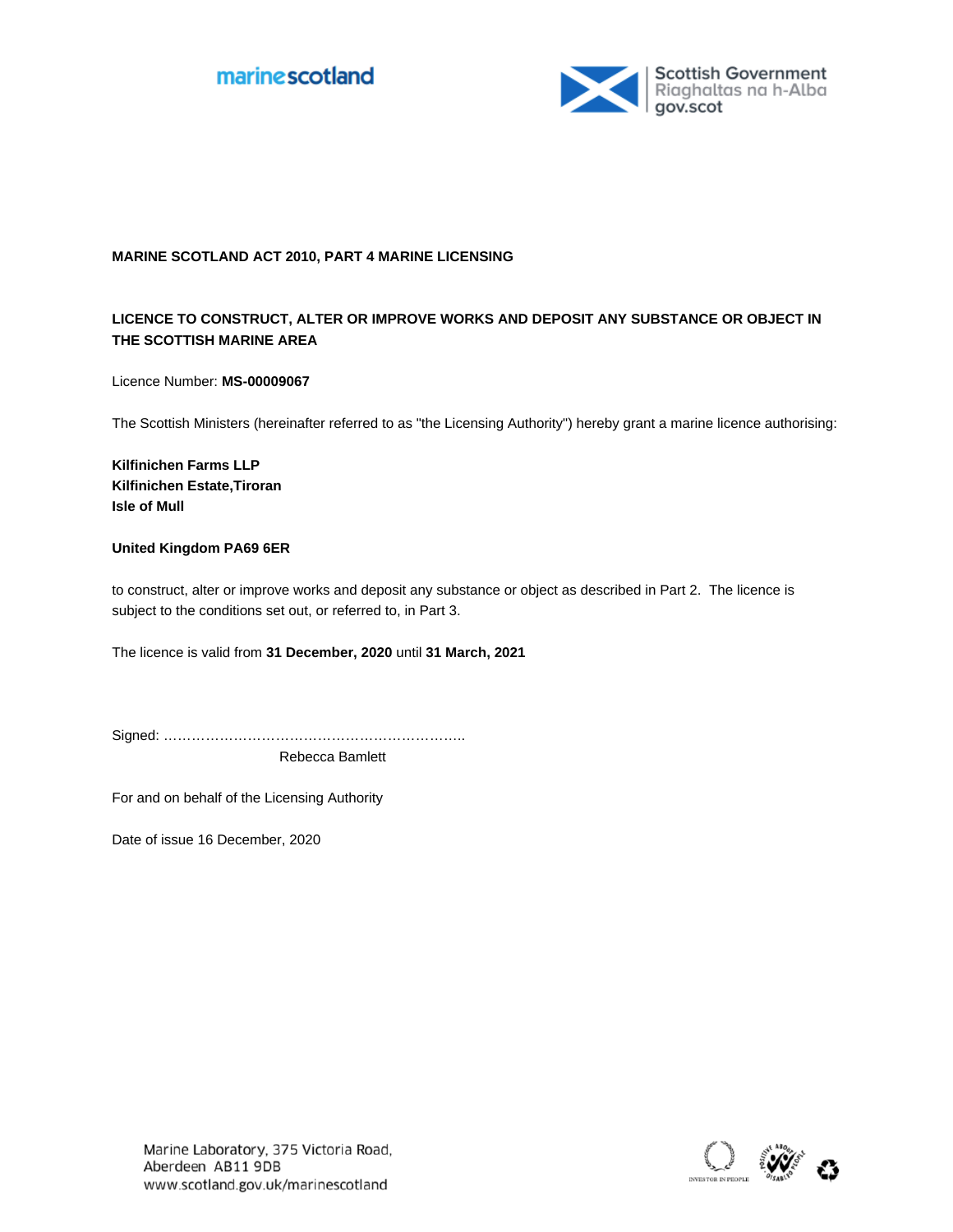# **1. PART 1 - GENERAL**

## **1.1 Interpretation**

In the licence, terms are as defined in Section 1, 64 and 157 of the Marine Scotland Act 2010, and

a) **"the 2010 Act"** means the Marine (Scotland) Act 2010;

b) **"Licensed Activity"** means any activity or activities listed in section 21 of the 2010 Act which is, or are authorised under the licence;

c) **"Licensee"** means Kilfinichen Farms LLP

d) **"Mean high water springs"** means any area submerged at mean high water spring tide;

e) **"Commencement of the Licensed Activity"** means the date on which the first vehicle or vessel arrives on the site to begin carrying on any activities in connection with the Licensed Activity;

f) **"Completion of the Licensed Activity"** means the date on which the Licensed Activity has been installed in full, or the Licensed Activity has been deemed complete by the Licensing Authority, whichever occurs first;

All geographical co-ordinates contained within the licence are in WGS84 format (latitude and longitude degrees and minutes to three decimal places) unless otherwise stated.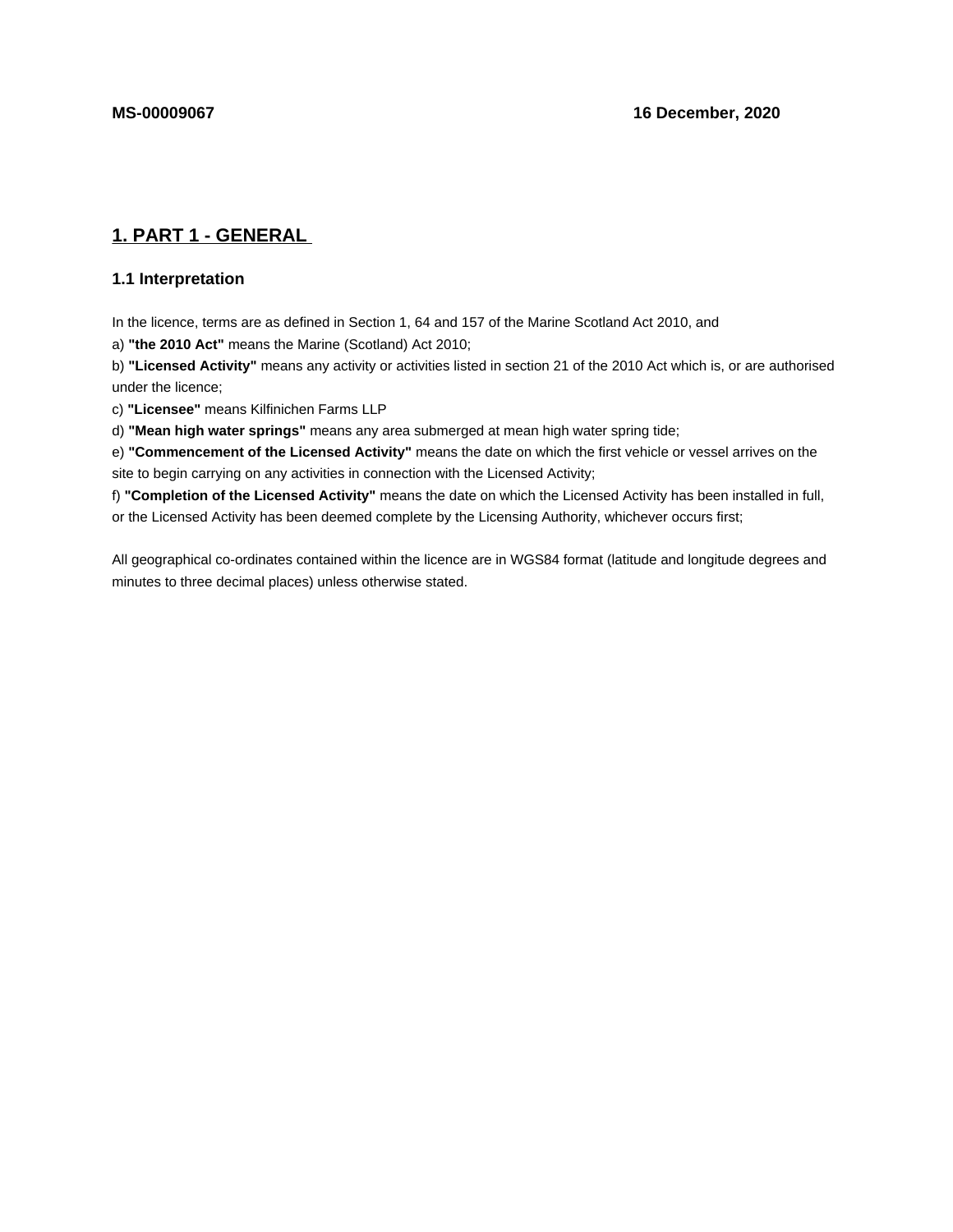## **1.2 Contacts**

All correspondence or communications relating to the licence should be addressed to:

Marine Scotland Licensing Operations Team Marine Laboratory 375 Victoria Road Aberdeen AB11 9DB Email: MS.Marinelicensing@gov.scot

#### **1.3 Other authorisations and consents**

The Licensee is deemed to have satisfied itself that there are no barriers or restrictions, legal or otherwise, to the carrying on of the Licensed Activities in connection with the licensed activity. The issuing of the licence does not absolve the Licensee from obtaining such other authorisations and consents, which may be required under statute.

#### **1.4 Variation, suspension, revocation and transfer**

Under section 30 (1) of the 2010 Act the Licensing Authority may by notice vary, suspend or revoke the licence granted by them if it appears to the Licensing Authority that there has been a breach of any of its provisions. For any such other reason that appears to be relevant to the Licensing Authority under section 30(2) or (3) of the 2010 Act. Under the 2010 Act variations, suspensions, revocations and transfers of licences are subject to the procedures set out in section 31 of the Act.

Under section 30 (7) of the 2010 Act, on an application made by a licensee, the Licensing Authority may vary a licence if satisfied that the variation being applied for is not material.

Under section 30 (8) of the 2010 Act, on an application made by the licensee, the Licensing Authority may transfer the licence from the Licensee to another person.

#### **1.5 Breach of requirement for, or conditions of, licence**

 Under section 39 of the 2010 Act it is an offence to carry on a Licensable Marine Activity without a marine licence and it is also an offence to fail to comply with any condition of a marine licence.

#### **1.6 Defences: actions taken in an emergency**

Under section 40 of the 2010 Act it is a defence for a person charged with an offence under section 39(1) of the 2010 Act in relation to any activity to prove that –

the activity was carried out for the purpose of saving life, or for the purpose of securing the safety of a vessel, aircraft or marine structure ('force majeure'), and

that the person took steps within a reasonable time to inform the Licensing Authority as set out in section 40(2) of the 2010 Act.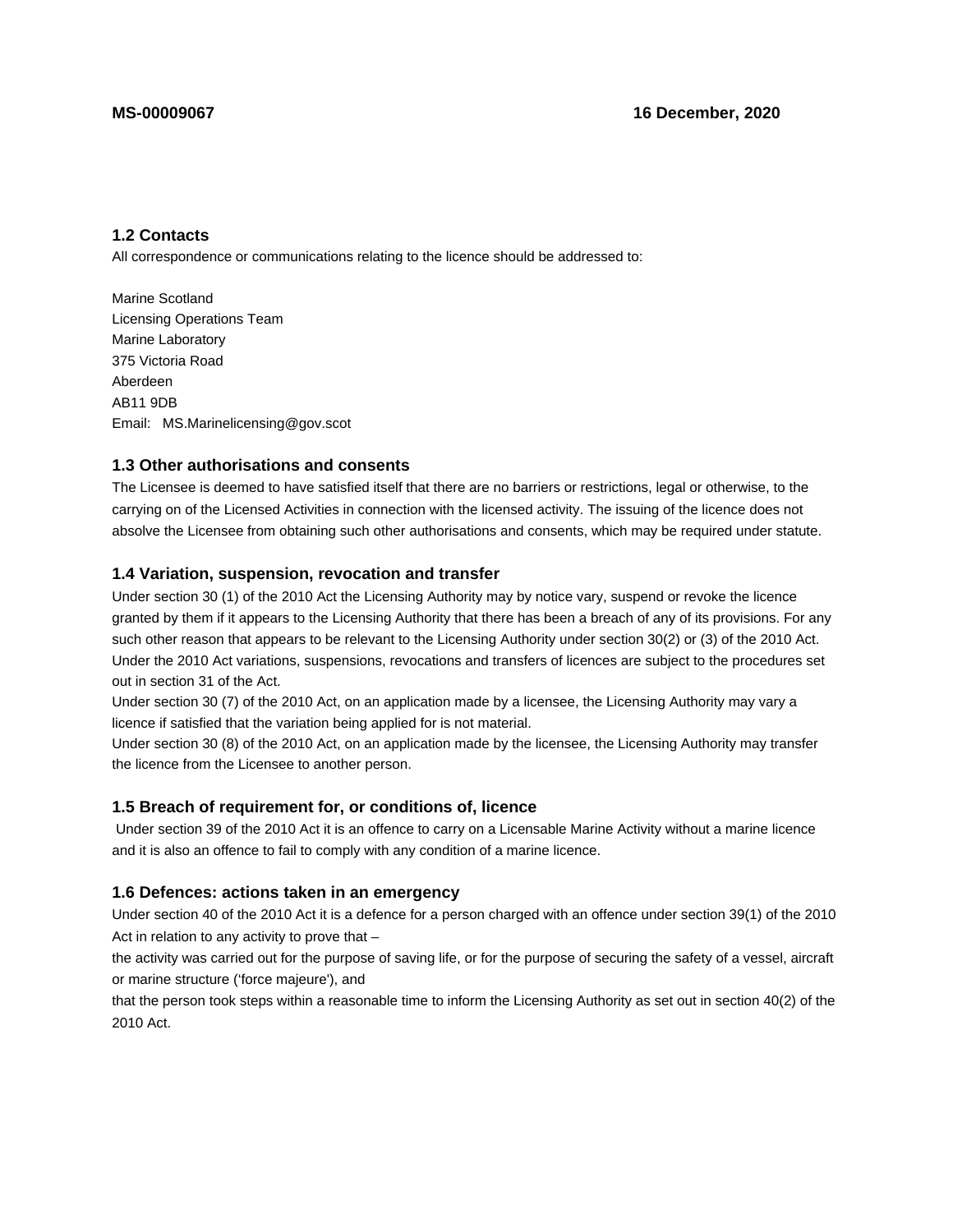# **1.7 Offences relating to information**

Under section 42 of the 2010 Act it is an offence for a person to make a statement which is false or misleading in a material way, knowing the statement to be false or misleading or being reckless as to whether the statement is false or misleading, or to intentionally fail to disclose any material information for the purpose of procuring the issue, variation or transfer of a marine licence or for the purpose of complying with, or purporting to comply with, any obligation imposed by either Part 4 of the 2010 Act or the provisions of this licence.

### **1.8 Appeals**

Under Regulation 3(1) of the Marine Licensing Appeals (Scotland) Regulations 2011 a person who has applied for a marine licence may by summary application appeal to against a decision taken by the Licensing Authority under section 71(1)(b) or (c) or (5) of the Act.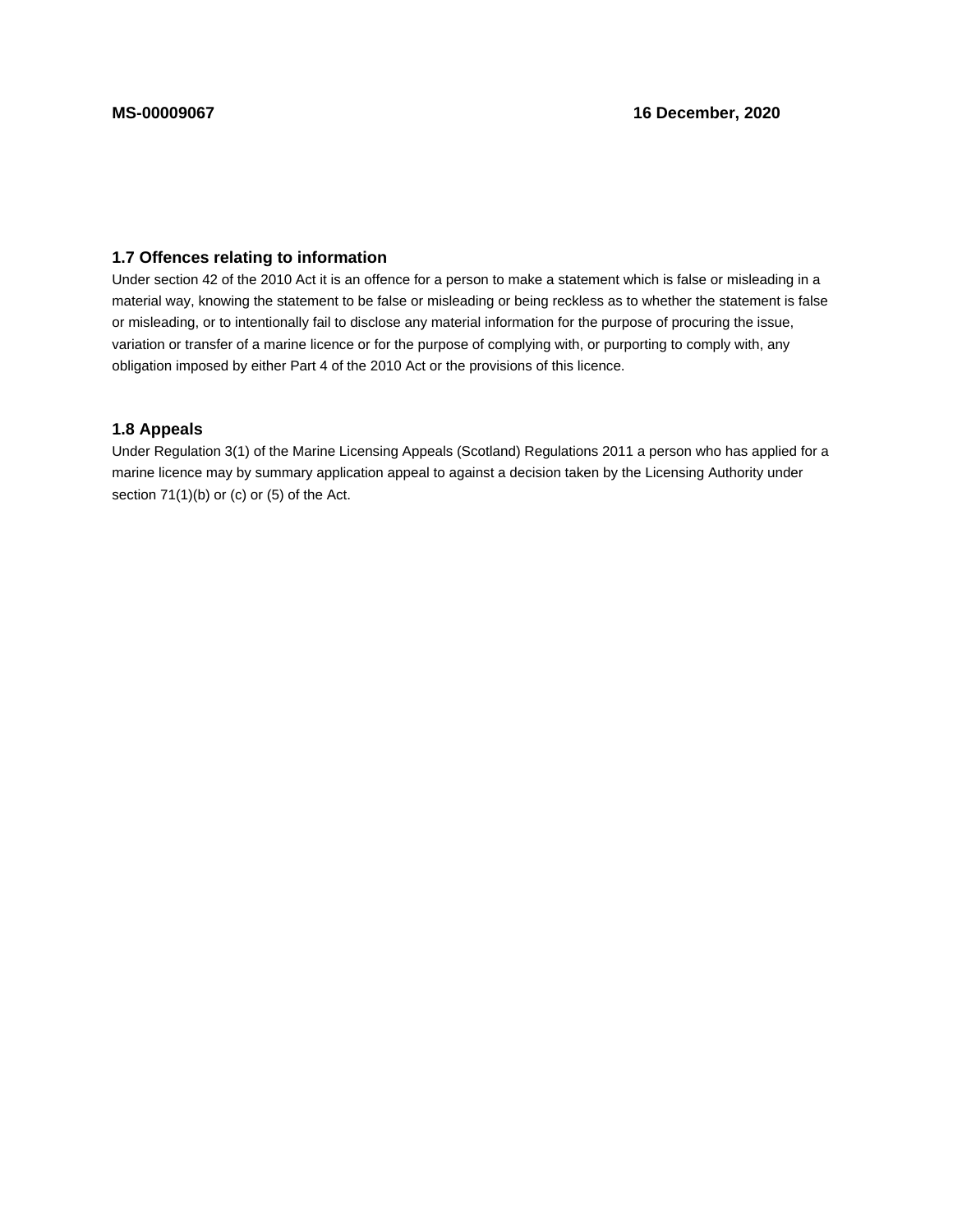# **2. PART 2 – PARTICULARS**

### **2.1 Agent**

Affric Limited Lochview Office Loch Duntelchaig Farr Inverness IV2 6AW

## **2.2 Location of the Licensed Activity**

Kilfinichen Pier,

56° 22.853' N 006° 03.198' W 56° 22.775' N 006°02.976' W 56° 22.726' N 006°03.161' W 56° 22.832' N 006°03.299' W

As shown in Annex One.

### **2.3 Description of the Licensed Activity**

Construction of a new timber loading pier consisting of the following:

Construction of 140m long rock armoured causeway with a 60m long hammerhead;

Installation of an access bridge and floating pontoon; and

Relocation of an existing pontoon.

As described in application dated 23 August, 2018 and correspondence submitted in support of the application.

# **2.4 Descriptions of the materials to be used during Licensed Activity and substances or objects to be deposited**

This licence authorises the deposit of the undernoted substances and objects and the use of the undernoted construction materials required in connection with the licensed activity, subject to the maximum amounts as specified below: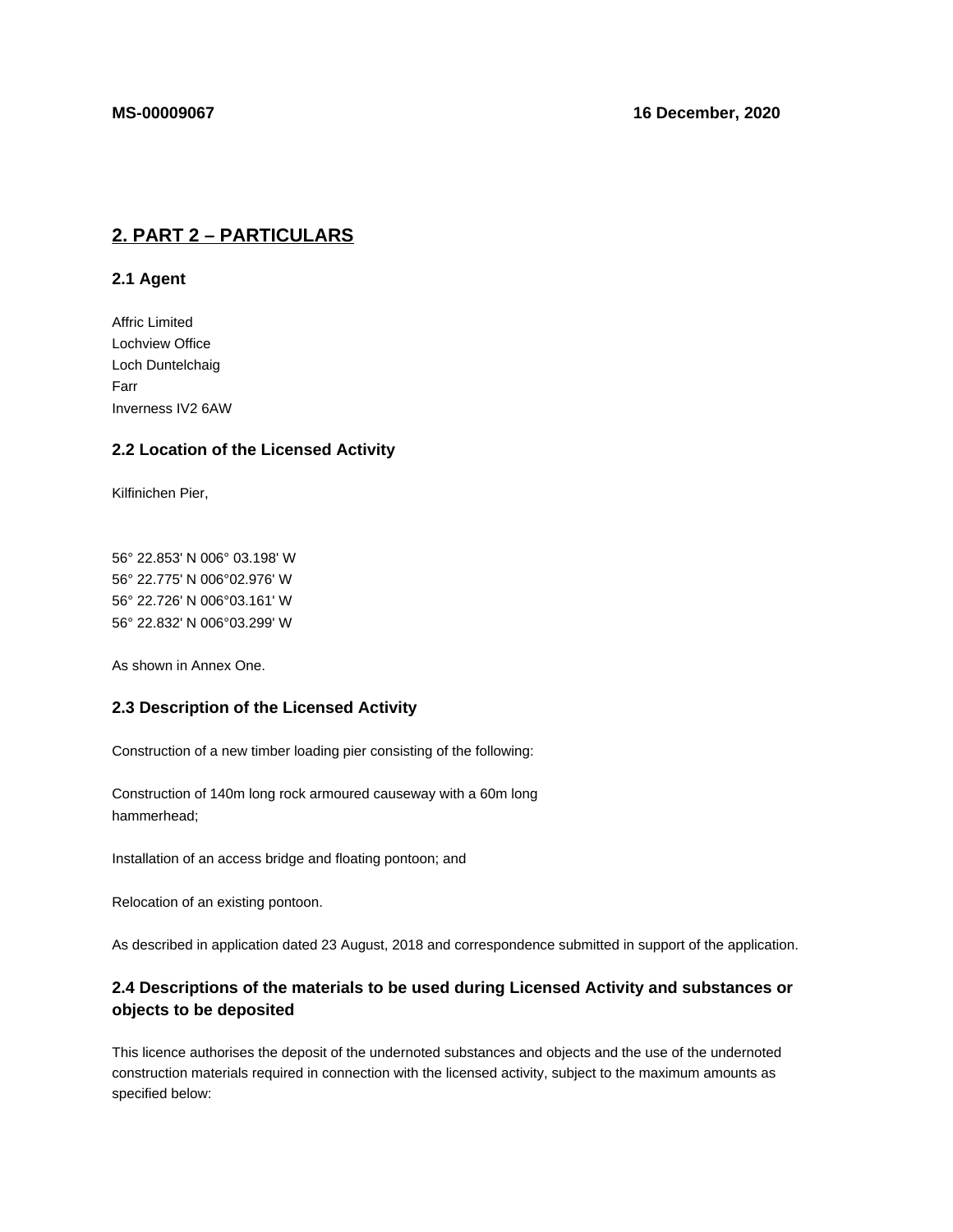Materials used in construction

Concrete (incl. bankseat, pontoon base and jacking points), 144 tonnes Steel (incl. jacking points and furnishings), 15 tonnes Boulders, greater than or equal to 256.0mm (rock armour), 22,500 tonnes Cobbles and boulders (rock fill) greater than or equal to 64.0mm, 65,000 tonnes Geotextile (synthetic geotextile fabric), 1,700m2

Substances or objects to be deposited: Access bridge and floating pier, 20m x 10m x 50m Existing pontoon, 3 No. x 10m Pontoon metal access bridge, 12m x 2m Anchor chains, 200m Anchors, 6 No.

Less any materials used and substances and/or objects deposited under marine licence numbers 06790/19/0 and 06790/20/0.

\*Indicative only

## **2.5 Contractor and Vessel Details**

As Per Annex Two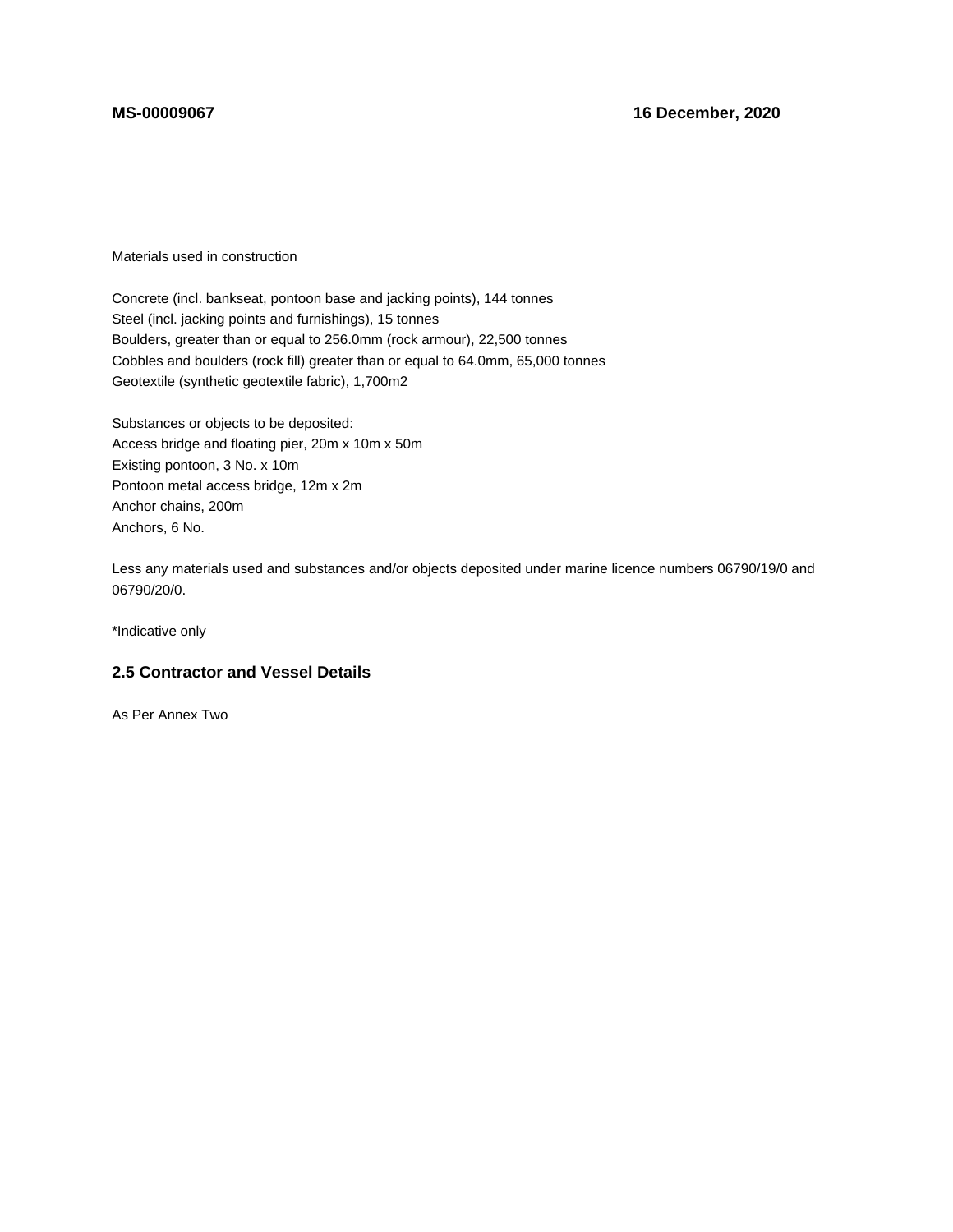# **3. PART 3 – CONDITIONS**

#### **3.1 General Conditions**

3.1.1. All conditions attached to this licence bind any person who for the time being owns, occupies or enjoys any use of the works and deposited substances or objects for which this licence has been granted in relation to those licensed activities authorised under item 5 in section 21(1) of the 2010 Act whether or not this licence has been transferred to that person.

3.1.2. The Licensee must provide, as soon as is reasonably practicable prior to the Licensed Activity commencing, the name and function of any agent, contractor or sub-contractor appointed to undertake the Licensed Activity. Any changes to the supplied details must be notified to the Licensing Authority, in writing, prior to any agent, contractor or sub-contractor undertaking any Licensed Activity.

3.1.3. The Licensee must ensure that only those agents, contractors or sub-contractors notified to the Licensing Authority are permitted to undertake the Licensed Activity.

3.1.4. The Licensee must give a copy of this licence and any subsequent variations that have been made to this licence in accordance with section 30 of the 2010 Act to any agent, contractor or sub-contractor appointed to carry out any part, or all, of the Licensed Activity. The Licensee must satisfy themselves that any such agent, contractor or sub-contractor is aware of the extent of the Licensed Activity for which this licence has been granted, the activity which is licensed and the terms of the conditions attached to this licence.

3.1.5. The Licensee must submit full details of the vessels to be utilised in respect of the Licensed Activity, and their anticipated movements, to the licensing authority no later than one month, or at such a time as agreed with the Licensing Authority, prior to the commencement of the Licensed Activity. The vessel details provided must include the master's name, vessel type, vessel IMO number and vessel owner or operating company.

3.1.6. The Licensee must ensure that a copy of this licence and any subsequent variations made to it in accordance with section 30 of the 2010 Act have been read and understood by the masters of any vessels being used to carry on any Licensed Activity under this licence, and that a copy of this licence is held on board any such vessel.

3.1.7. If by any reason of force majeure any substance or object is deposited other than at the site which is described in this licence, then the Licensee must notify the Licensing Authority of the full details of the circumstances of the deposit within 48 hours of the incident occurring (failing which as soon as reasonably practicable after that period of 48 hours has elapsed). Force majeure may be deemed to apply when, due to stress of weather or any other cause, the master of a vessel, vehicle or marine structure determines that it is necessary to deposit the substance or object other than at the specified site because the safety of human life or, as the case may be, the vessel, vehicle or marine structure is threatened. Under Annex II, Article 7 of the Convention for the Protection of the Marine Environment of the North-east Atlantic, the Licensing Authority is obliged to immediately report force majeure incidents to the Convention Commission.

3.1.8. The Licensee must, where any information upon which the granting of this licence was based has, after the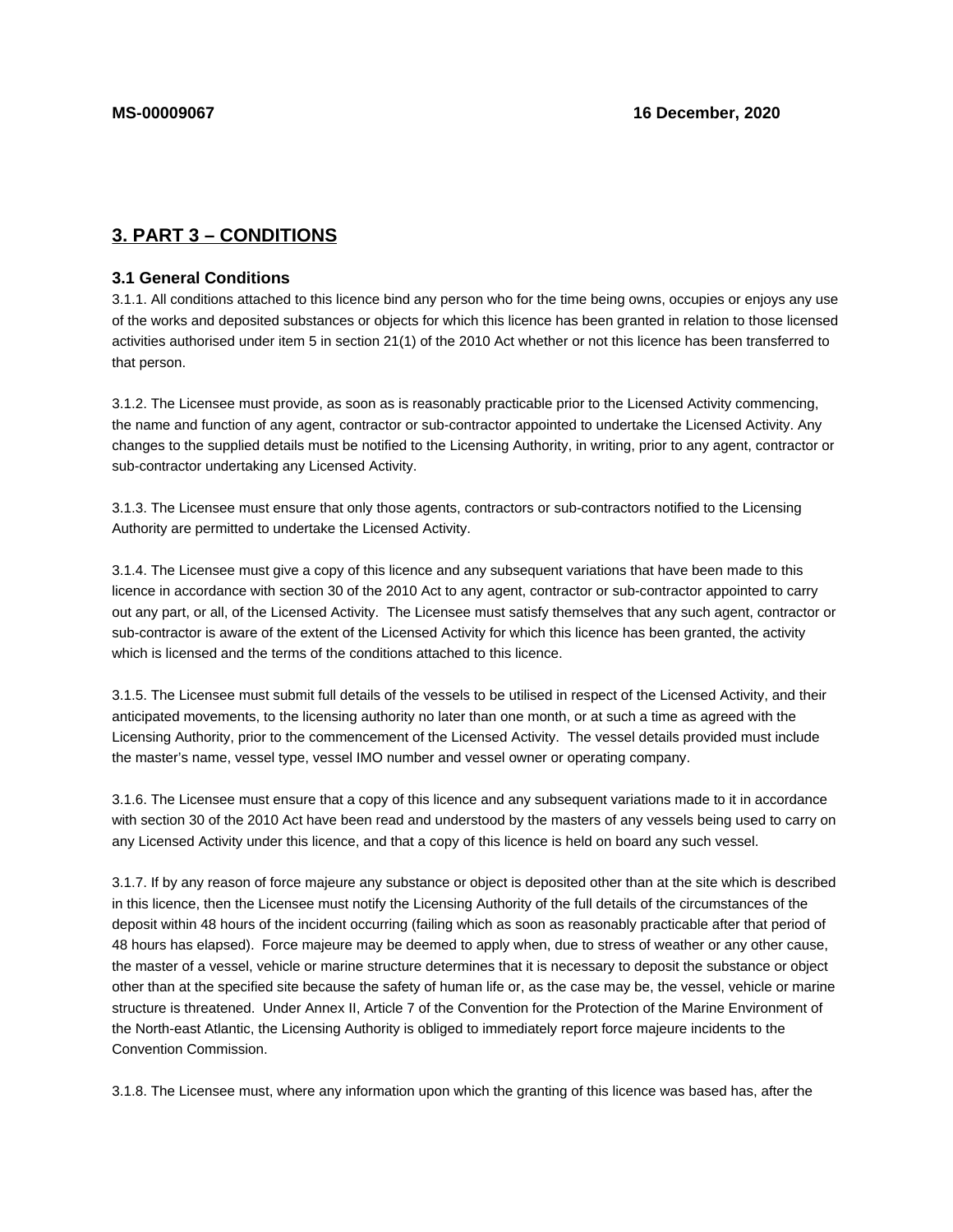granting of the licence, altered in any material respect, notify the Licensing Authority of this fact, in writing, as soon as is practicable.

3.1.9. Where it would appear to the Licensee that there may be a delay in the submission of the reports, studies or surveys to the Licensing Authority then the Licensee must advise the Licensing Authority of this fact as soon as is practicable and no later than the time by which those reports, studies or surveys ought to have been submitted to the Licensing Authority under the terms of this licence.

3.1.10. The reports, studies and surveys must include executive summaries, assessments and conclusions and any data must, subject to any rules permitting non-disclosure, be made publicly available by the Licensing Authority, or by any such party appointed, at their discretion.

3.1.11. The Licensee must ensure that all required mitigation identified in the Environmental Impact Assessment ("EIA") process is implemented to address significant environmental effects. This must include the Schedule of Mitigation in chapter 8 of the EIA report.

3.1.12. The Licensee must ensure that all reasonable, appropriate and practicable steps are taken at all times to minimise damage to the Scottish marine area caused by the Licensed Activity authorised under this licence.

3.1.13. The Licensee must ensure that any debris or waste materials arising during the course of the Licensed Activity are removed from the site, as soon as is reasonably practicable, for disposal at a location above MHWS approved (as appropriate) by the Scottish Environment Protection Agency ("SEPA").

3.1.14. The Licensee must ensure that all substances, objects and materials used during the execution of the Licensed Activity are inert (or appropriately coated or protected so as to be rendered inert) and do not contain toxic elements which may be harmful to the marine environment, the living resources which it supports or human health.

3.1.15. The Licensee must ensure SEPA's biosecurity and non-native species guidance is followed during the Licensed Activity to reduce the risk of transferring non-native species to and from the site.

3.1.16. The Licensee must ensure that the Licensed Activity is carried out in accordance with the Navigational Risk Assessment, dated 16th August 2018, submitted in support of the application.

3.1.17. The Licensee must ensure that copies of the licence are available for inspection by any persons authorised by the Licensing Authority at:

- a) the premises of the Licensee;
- b) the premises of any agent, contractor or sub-contractor acting on behalf of the Licensee; and
- c) any onshore premises directly associated with the Licensed Activity.

3.1.18. Any persons authorised by the Licensing Authority, must be permitted to inspect the Licensed Activity at any reasonable time. The Licensee must, on being given reasonable notice by the Licensing Authority (of at least 72 hours), provide transportation to and from the site (weather permitting) for any persons authorised by the Licensing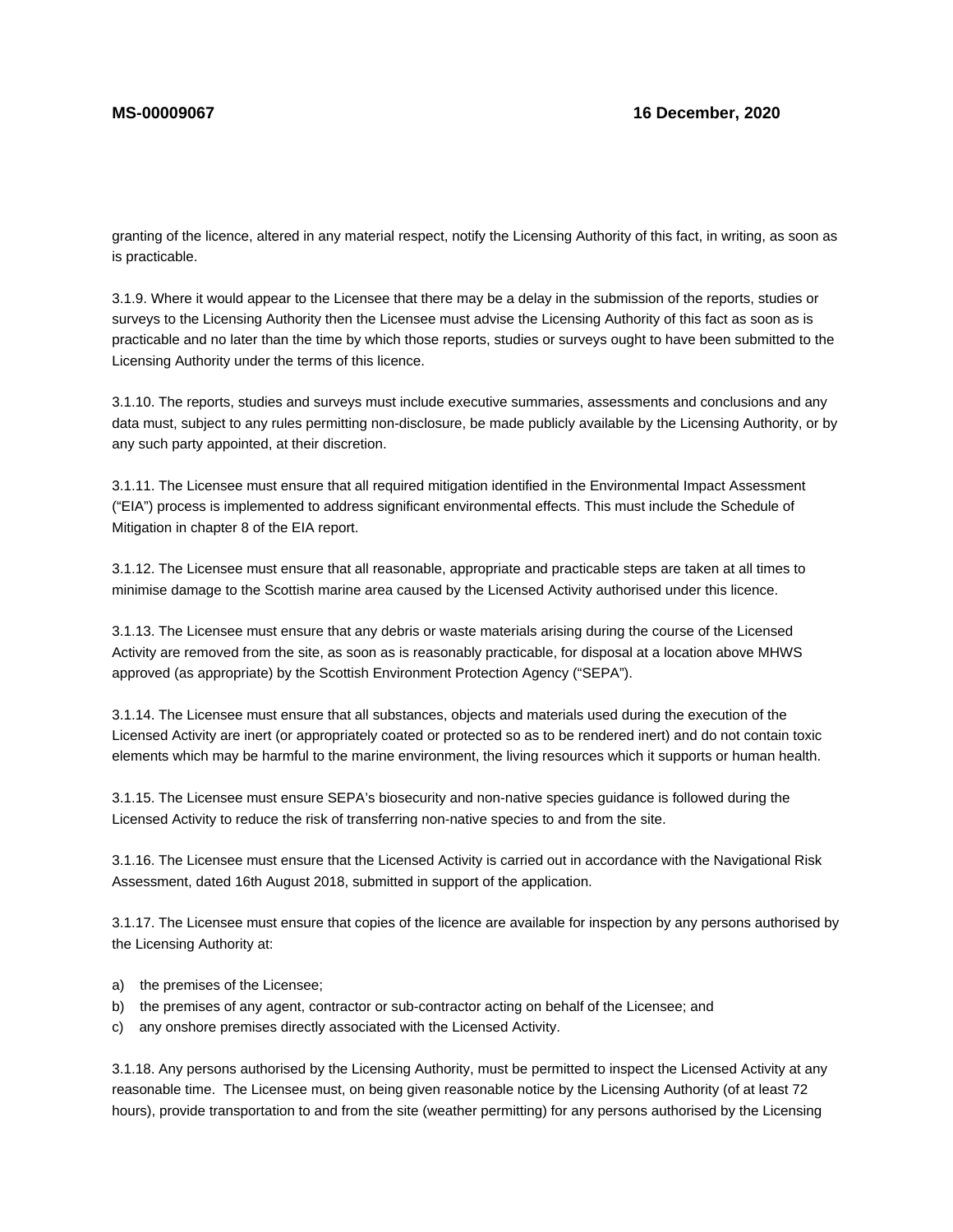Authority to inspect the site.

3.1.19. Should the Licensee proceed to undertake the Licensed Activity under the authority of this licence, the Licensed Activity authorised under the previous marine licence in favour of Kilfinichen Farms LLP, dated 20 April 2020 (licence number 06790/20/0 ) is not permitted.

## **3.2 Prior to the commencement of the Licensed Activity**

3.2.1. The Licensee must, no later than 7 days prior to Commencement of the Licensed Activity, notify the licensing authority of the proposed start date of the Licensed Activity.

3.2.2. The Licensee must ensure that local notice to mariners and fishermen's organisations are made fully aware of the activity through local notice to mariners.

3.2.3. The Licensee must ensure that HM Coastguard, in this case nmoccontroller@hmcg.gov.uk, The National Maritime Operations Centre, is made aware of the Licensed Activity prior to commencement.

# **3.3 During the Licensed Activity**

3.3.1. The Licensee must ensure that only the materials and deposits listed in Part 2 of this licence are deposited during the execution of the Licensed Activity and that all materials, substances or objects deposited during the execution of the Licensed Activity are inert and do not contain toxic elements which may be harmful to the marine environment, the living resources which it supports or human health.

3.3.2. The Licensee must co-ordinate the movements of any vessels utilised in respect of the Licensed Activity with the vessel movements of any other developments or activities, taking place at the same time, to spread out vessel activity as far as is practically possible so that it does not occur simultaneously.

3.3.3. The Licensee must ensure that all stakeholders and users of the area who may be subject to temporary disruption as a result of the Licensed Activity are kept informed with regards to the progress of the Licensed Activity as far as is reasonably practicable.

3.3.4. If it is desired by the Licensee to display any marks or lights not required by this licence then details of such marks or lights must be submitted to the Northern Lighthouse Board and their ruling must be complied with. The display of unauthorised marks or lights is prohibited.

3.3.5. The Licensee must ensure that the works and deposited substances and objects are maintained at all times in good repair.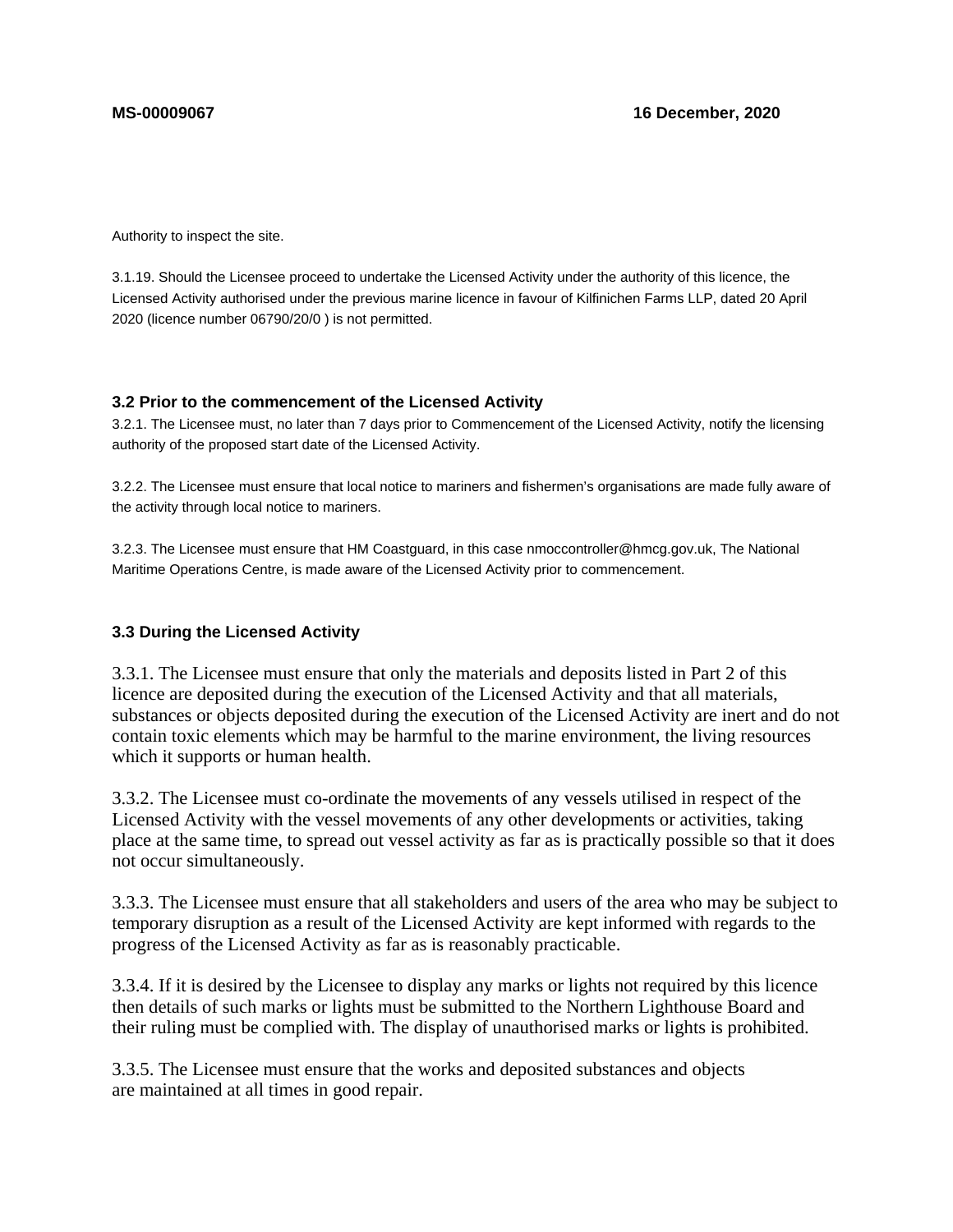3.3.6. In the event of the Licensed Activity being discontinued prior to its completion, the Licensee must remove the Licensed Activity and clear the site to the satisfaction of the Licensing Authority.

3.3.7. If, in the opinion of the Licensing Authority, the assistance of a Government Department, including the broadcast of navigational warnings, is required to deal with any emergency arising from:

- a) The failure to mark and light the Licensed Activity as required by licence;
- b) The maintenance of the Licensed Activity ; or
- c) The drifting or wreck of the Licensed Activity.

The Licensee is liable for any expenses incurred in securing such assistance.

3.3.8. The Licensee must ensure that all recoveries of wreck material are reported to the Receiver of Wreck within 28 days of recovery. Failure to report the recovery of wreck material to the Receiver is a criminal offence. Additional information and a report of wreck and salvage form can be found at: www.gov.uk/guidance/wreck-and-salvage-law.

3.3.9. The Licensee must ensure that no deviation from the schedule specified in the licence is made without the further written consent of the Licensing Authority.

3.3.10. The Licensee must remove all substances, objects or materials temporarily deposited during the Licensed Activity before the expiry of this licence.

### **3.4 Upon Completion of the Licensed Activity**

3.4.1. The Licensee must, within 7 days of Completion of the Licensed Activity, notify the licensing authority of the date of completion of the Licensed Activity.

3.4.2. The Licensee must, within 28 days of Completion of the Licensed Activity or within 28 days of the date of expiry of the licence, whichever is the sooner, submit a written report to the licensing authority stating the nature and quantity of all materials placed and removed under authority of the licence. Where appropriate, nil returns must be provided.

3.4.3. The Licensee must, within 28 days of completion of the Licensed Activity, supply Source Data Receipt, The Hydrographic Office, Admiralty Way, Taunton, Somerset, TA1 2DN (email: sdr@ukho.gov.uk; tel.: 01823 337900) with a copy of the 'as built plans', in order that all necessary amendments to nautical publications are made. The Licensee must notify the licensing authority of the notification at the time it is made.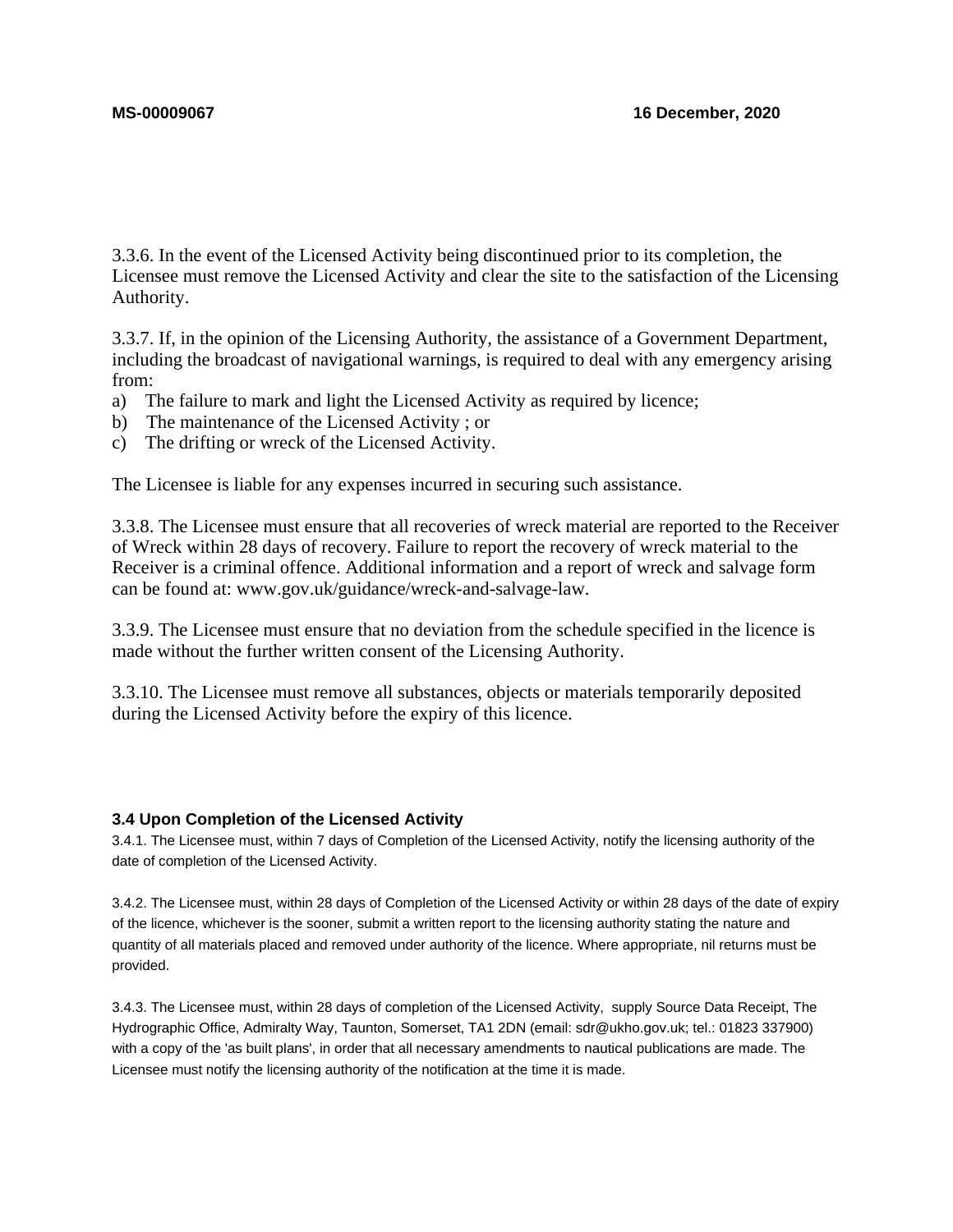**MS-00009067 16 December, 2020**